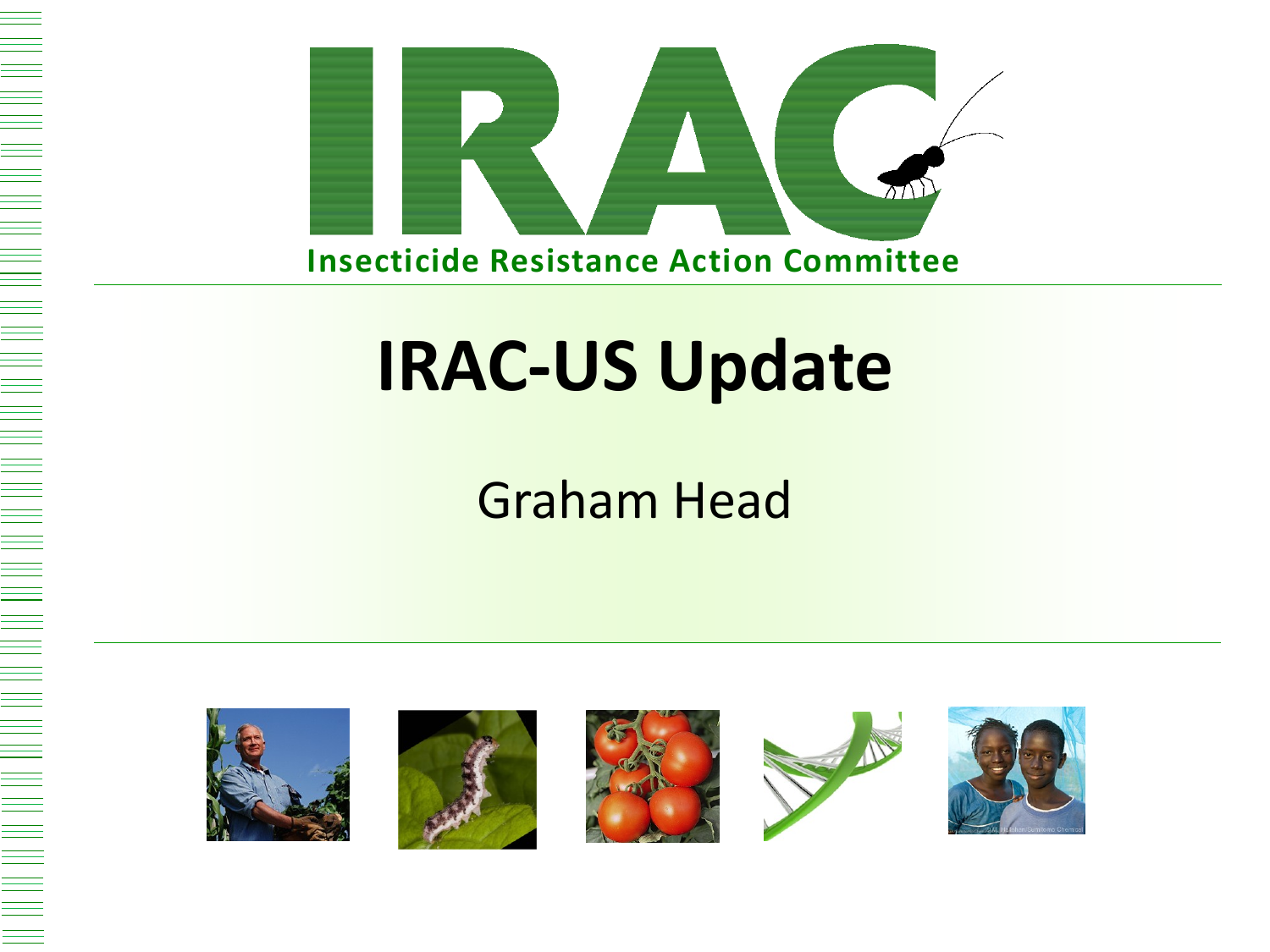# **IRAC-US Interactions with EPA (BEAD)**

- IRAC meets annually with EPA (Biological and Economic Analysis Division), as well as with the ESA liaison to EPA
	- $\triangleright$  BEAD provides economic analyses in support of pesticide regulation
	- $\triangleright$  Increased focus on weed resistance led to BEAD's interest in resistance management plans generally (though purely voluntary at this point)
	- $\triangleright$  BEAD is involved in discussion with all of the RACs and BPPD
- IRAC-US has provided a list of pests with high resistance potential and "Overview of an Insect Resistance Management (IRM) Plan for Plant Protection Insecticides" to BEAD
- IRAC and Biotech companies engaged with BPPD and BEAD when language limiting SAI use in combination with corn rootworm traits was proposed by EPA

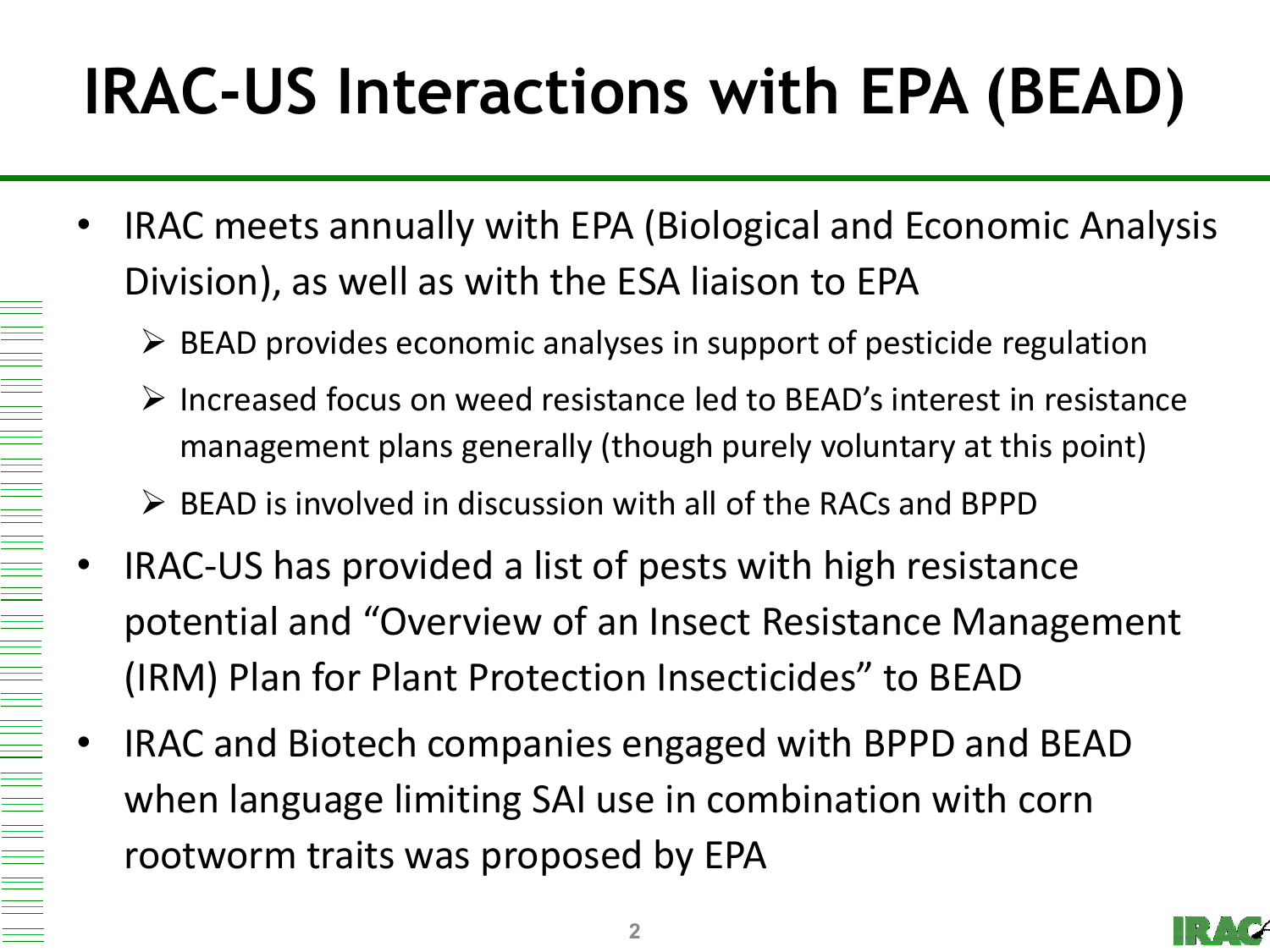### **ESA Position (Policy?) Statement**

#### **Constraints to effective IRM and recommendations for improvement**

• **Limited availability of insecticide MoAs:** A limited number of new insecticides forces pest management practitioners to rely on continual application of the same insecticide. This process can rapidly select for insecticide resistance in agricultural and urban environments. Greater diversity of MoAs is needed to meet emerging resistance issues; however, new products may not be profitable enough to discover, develop and register under the current regulatory framework.

• *Identify and minimize regulatory bottlenecks* – A streamlined regulatory process, that includes reasonable and predictable regulatory requirements and review timelines, will promote the timely development of economical, reduced-risk, pest specific insecticides with novel MoAs for all uses, especially for specialty crop, livestock and public health. A comprehensive reevaluation of the current pesticide regulatory process will improve registration efficiency and minimize the evaluation timeline for new insecticides.

• *Strengthen alternative registration processes* – The IR-4 Project is an essential federal program that generates pesticide residue data to support new minor use registrations for specialty crop production, livestock and human health.<sup>7</sup> These registrations increase the diversity of reduced-risk pesticides available for IRM. In addition to expanding the registrations of new pesticides, IR-4 also generates basic information about pesticide residues and tolerances (Maximum Residue Limits, MRLs), a process that sets pesticide use limits on specialty crop commodities. Using these MRL standards, specialty crop growers can ensure their products meet residue standards for domestic and global markets. Improved funding support for IR-4 will be important to close existing budget shortfalls, and to advance pesticide residue research to effectively address the requirements of changing domestic and international regulatory environments.

• **Early detection of insecticide resistance is a challenge:** Detecting insecticide resistance is important to implement proactive IRM. Effective resistance detection methods rely on an understanding of the underlying mechanism of resistance and these studies can require many years to accomplish. To date, support of basic and applied projects to document, deploy and minimize resistance development have been limited, and these projects are often implemented through public-private partnerships long after resistance to an insecticide has developed.

• *Improve methods to detect insecticide resistance* – Development of rapid diagnostic tools to detect resistance and improve decision making by pesticide users will reduce widespread resistance development in pests. Expansion of IRM funding sources within existing federal programs (e.g., USDA NIFA, NIH NIAID) will be important to develop and deploy effective diagnostic tools for emerging insect resistance issues.

• *Increase support for resistance detection infrastructure* – Coordination between public institutions, private companies, and regulators will enable early detection of resistance in key pests of crops, livestock, and humans. Coupled with effective diagnostic tools, support for resistance detection between public and private entities will improve the stewardship of insecticides in the future.

Lack of understanding or adoption of IRM: Education remains one major limitation to the adoption and implementation of IRM strategies. Future IRM recommendations will need to combine resistance detection, pest-specific insecticide evaluation, and MoA rotations to maximize product longevity and minimize resistance development.

**3** research projects through the Farm Bill will be crucial to improvement of IRM education, outreach and adoption.• *Support IRM education* – Effective management of insecticide resistance depends on both basic and applied research to develop best management practices and inform IRM recommendations. Grower incentives and education about the basic principles of integrated pest management (IPM) and IRM are essential to optimize pest management, including best use of insecticides, pest monitoring, treatment thresholds, natural enemies, pheromones, and selectivity of insecticides. Continued support of Cooperative Extension and resistance-related Extension

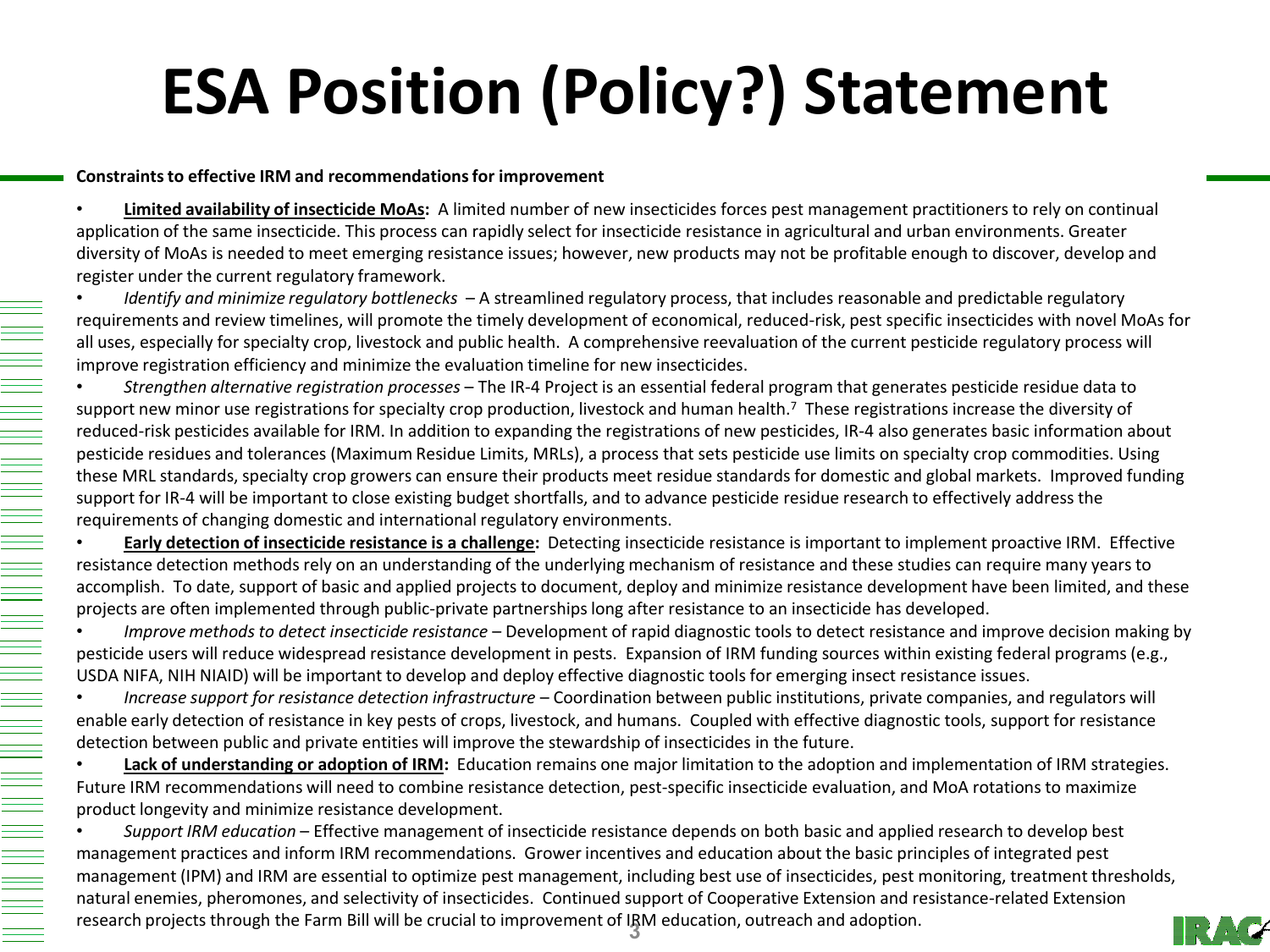## **Broader Educational Initiatives**

- Annual symposium at the ESA meeting this year at ESA/ICE in Orlando: "Globally Important Pests and Globally Important Control Tools: Comparing and Contrasting IRM Successes and Challenges"
- Participation in a working group developing resistance management programs for Iowa, along with academics and a range of other stakeholders
- Engagement with University of Nebraska, Lincoln around a proposal for a resistance management center of excellence (CEEMPR)
- Regular IRM-related presentations and workshops at the annual NAICC meeting (facilitated by representation from NAICC on IRAC)

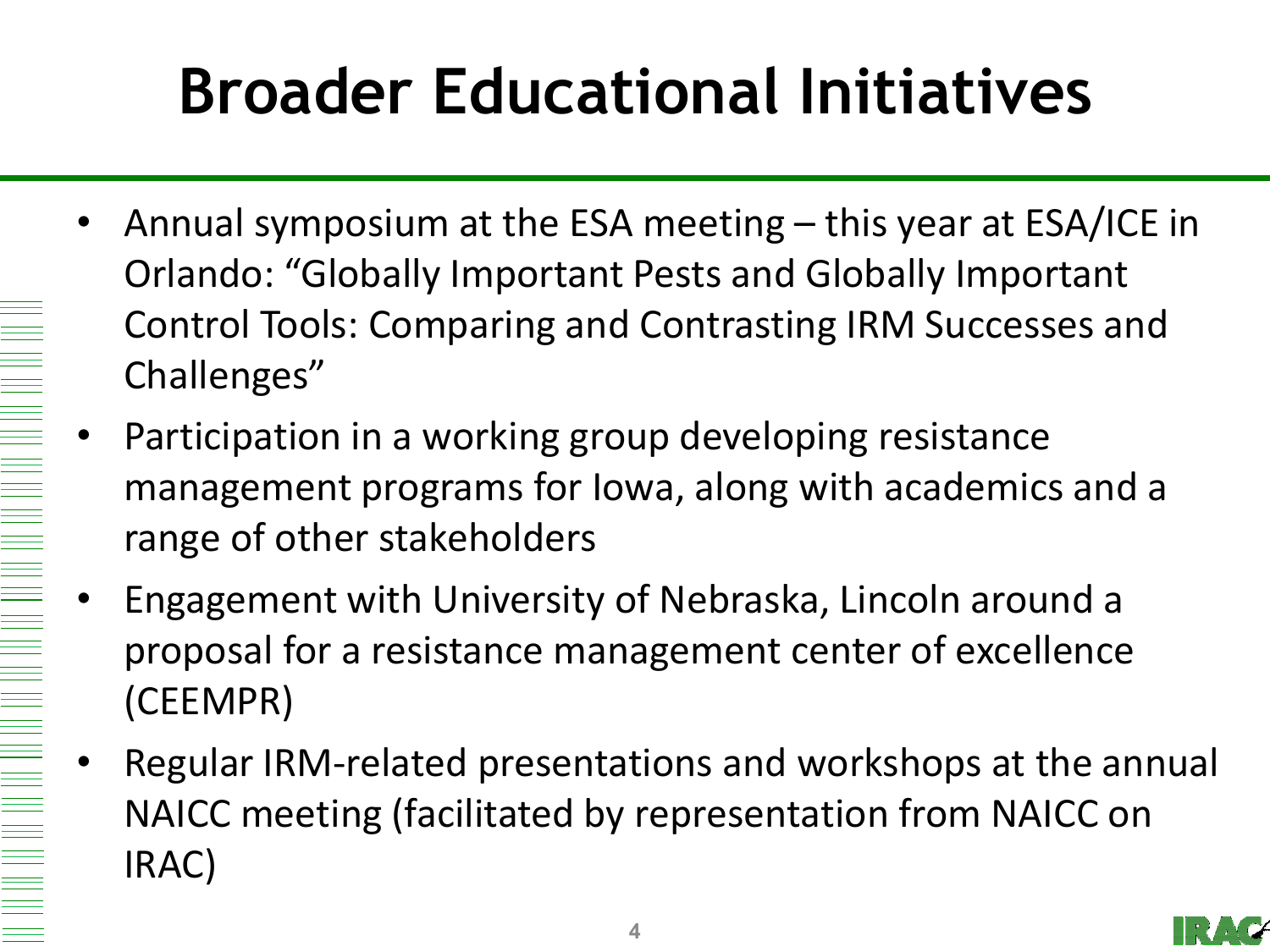# **IRAC-US Funded Projects**

- IRAC-US provides "seed money" for resistance management projects to public sector researchers
	- $\triangleright$  Based on scoping exercises, solicited proposals and unsolicited requests
- Current Projects
	- Maintenance of insect resistance database Michigan State University, in conjunction with IRAC-International
	- $\triangleright$  Maintenance of resistant insect strains Jeff Scott, Cornell University
	- Assessment of resistance status and origin of US soybean looper populations – Jeff Davis, Louisiana State University, and Rod Nagoshi, USDA-ARS

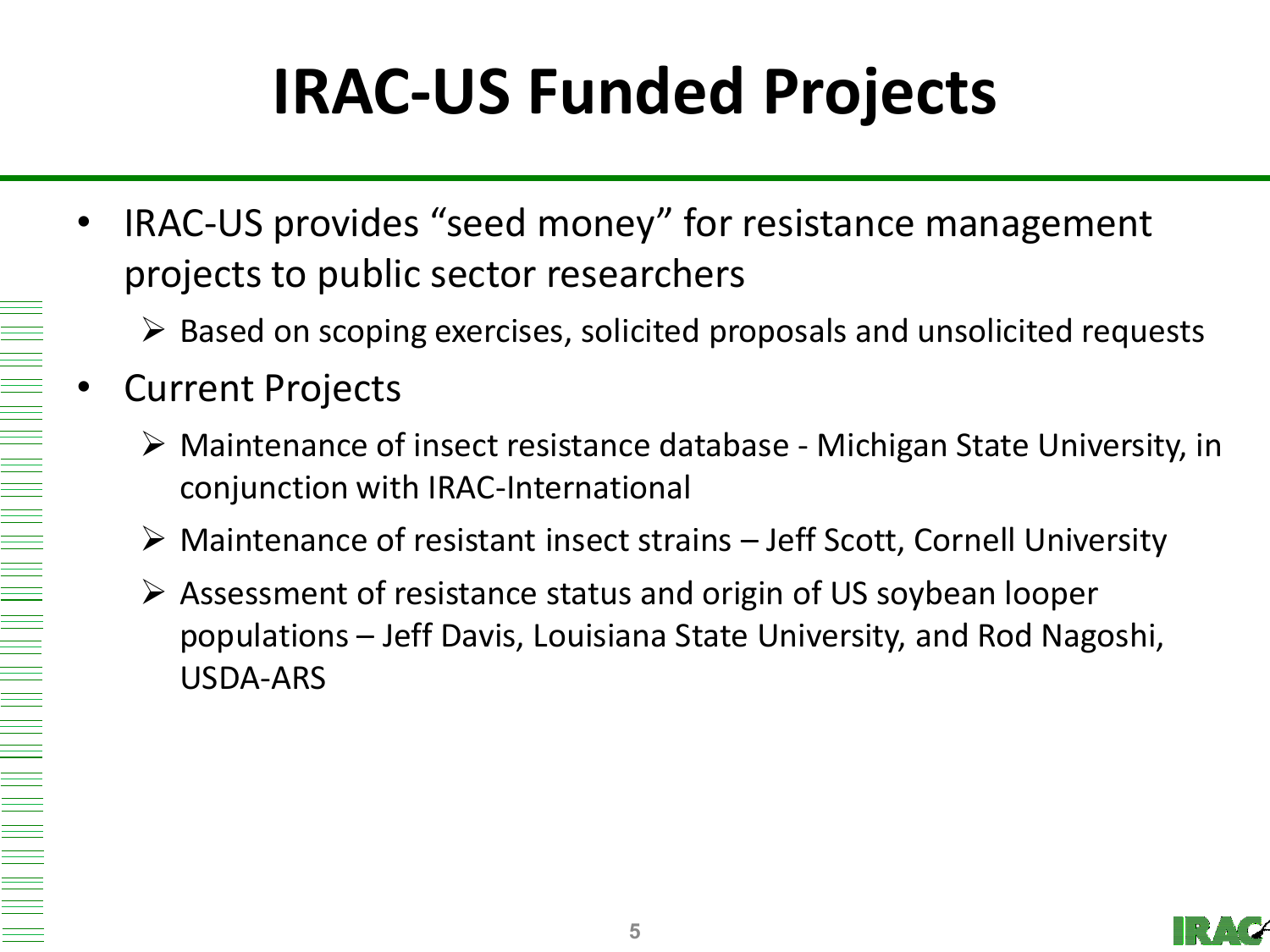### **Caterpillar Abundance in Soybeans**

**6 locations across Louisiana sampled weekly from V2 to R8 From 2009 to 2014**

| Soybean pest           | % of total species |
|------------------------|--------------------|
| Soybean looper         | 50.0               |
| Velvetbean caterpillar | 25.8               |
| Green cloverworm       | 12.5               |
| Yellowstriped armyworm | 7.2                |
| Fall armyworm          | 2.5                |
| Corn earworm           | 1.1                |
| Saltmarsh caterpillar  | 0.7                |
| Beet armyworm          | 0.2                |